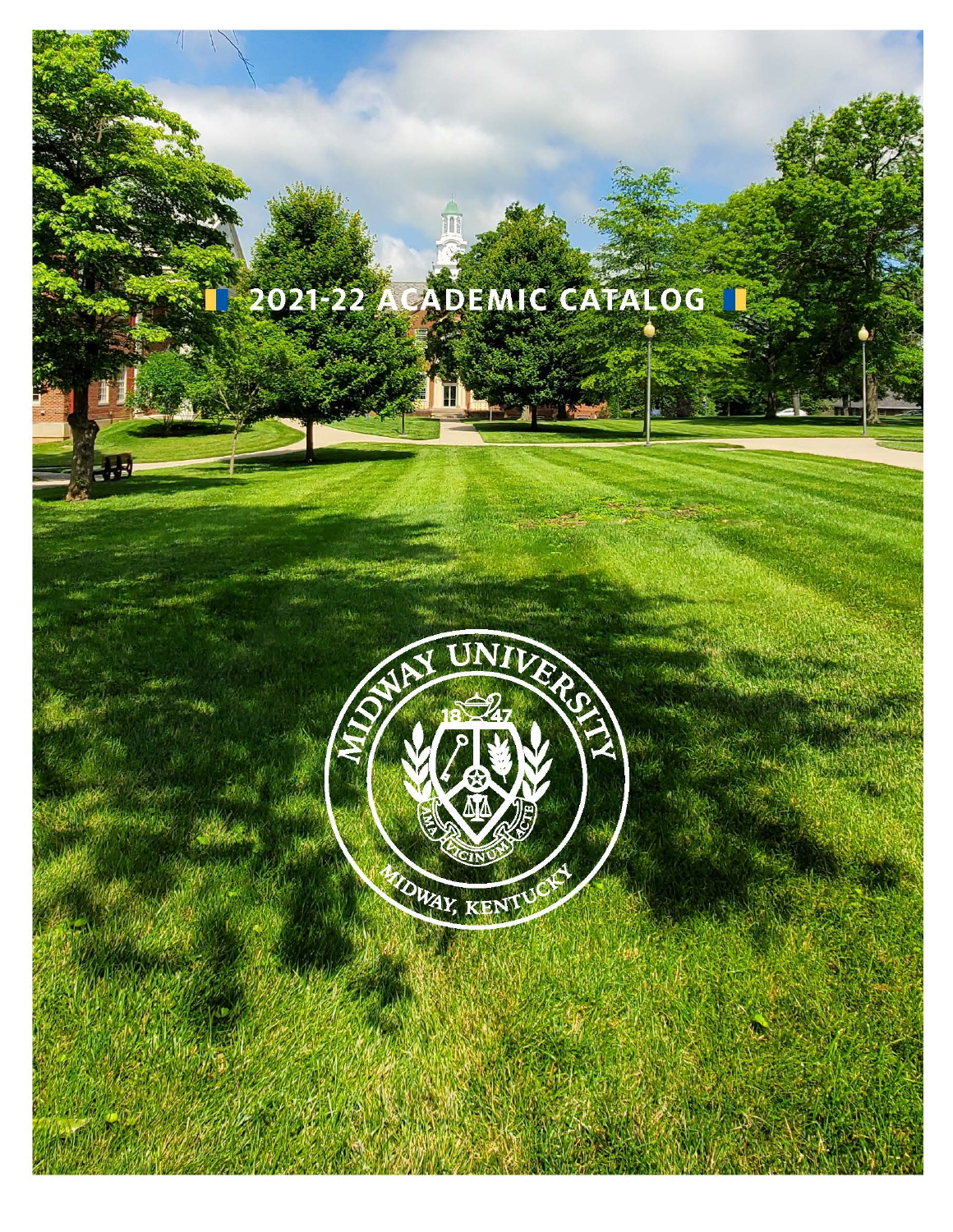# **Table of Contents**

The Bachelor of Science Criminal Justice (120 hours) introduces students to the field of criminal justice by examining the major disciplines in the field of criminal justice. Students in the program learn about major criminological theories as well as the social science research methods used by criminal justice researchers and policymakers. Students study law enforcement, courts, corrections, and contemporary challenges in criminal justice with discussion of the high ethical standards expected of criminal justice professionals. Areas emphasized include criminal investigation, criminal behavior, and kinesic interviewing, along with an understanding of social, abnormal and forensic psychology. This program affords the student important skills in research methodology as well as an opportunity for hands-on experience with law enforcement, courts and corrections programs.

### <span id="page-1-0"></span>**Student Learning Outcomes of Program**

Upon successful completion of this program, students will be able to:

- Analyze criminal conduct as it relates to the main theories of criminal behavior.
- Understand qualitative and quantitative research methods to collect and analyze data. They will also appreciate relevant ethical considerations related to criminological research.
- Demonstrate an understanding of the 4th, 5th and 6th Amendments and the rules of evidence.
- Understand fundamental theories of punishment and rehabilitation as they relate to the correctional system in the United States.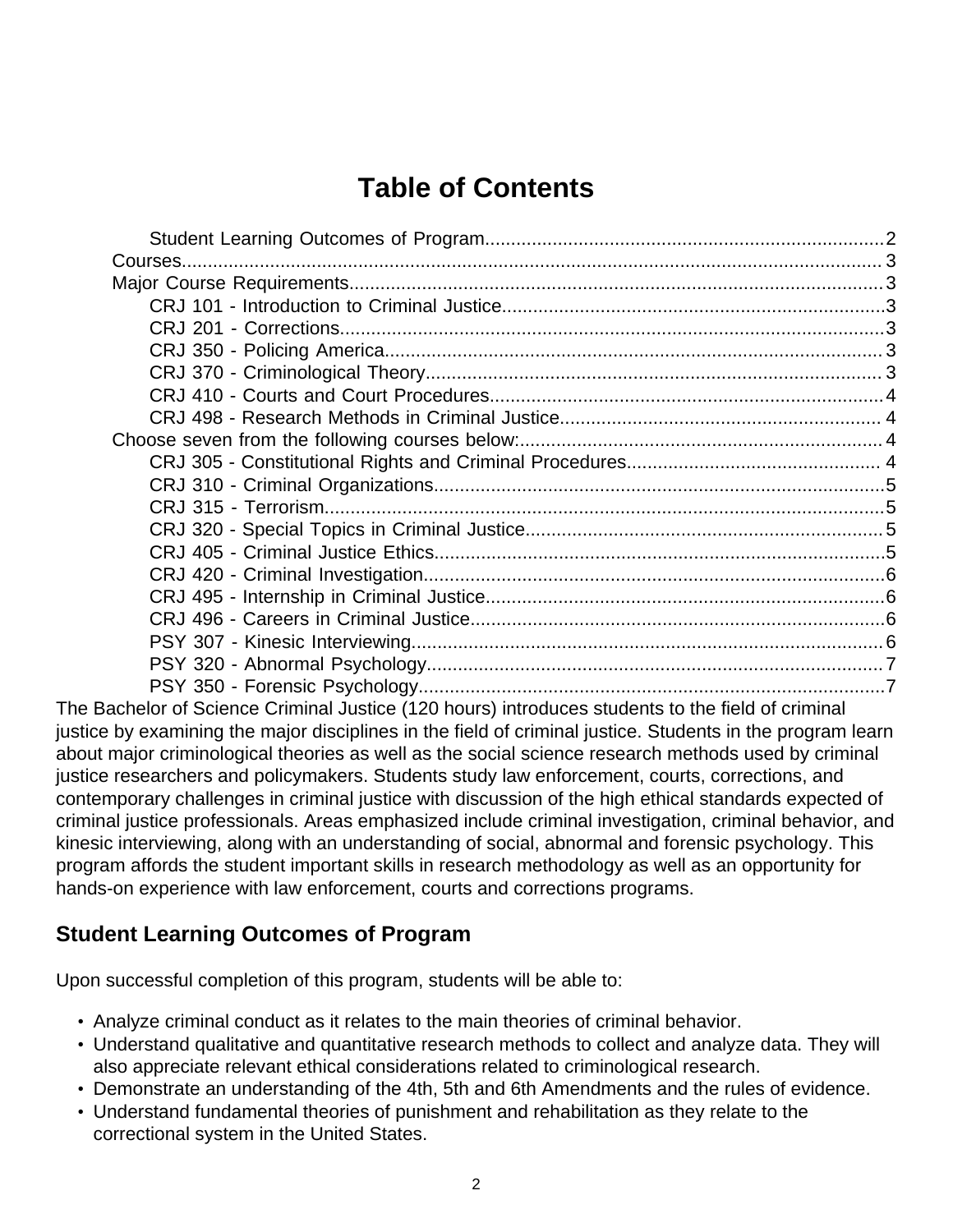# <span id="page-2-0"></span>**Courses**

# <span id="page-2-1"></span>**Major Course Requirements**

## <span id="page-2-2"></span>**CRJ 101 - Introduction to Criminal Justice**

This course introduces the learner to the field of criminal justice by examining the major disciplines in the field of criminal justice. Students will be introduced to law enforcement, courts, corrections, and contemporary challenges in criminal justice.

**Grade Basis:** Letter Grade **Credit hours:** 3.0 **Lecture hours:** 3.0

### <span id="page-2-3"></span>**CRJ 201 - Corrections**

As one of its three main components, along with law enforcement and the courts, the field of corrections is fundamental to the study of criminal justice. This course will provide an introduction to the history and background of corrections and the fundamental theories of punishment and rehabilitation. Emphasis will be placed on the policies, practices, and issues within the correctional system, the incarceration of criminal populations in jails and prisons, and the expansion of community-based corrections. Included in the course will be an examination of the cultural, social, and theoretical contexts from which these developed.

**Grade Basis:** Letter Grade **Credit hours:** 3.0 **Lecture hours:** 3.0

## <span id="page-2-4"></span>**CRJ 350 - Policing America**

This course is designed to introduce students to the origins and history of policing, various law enforcement agencies and careers, and the current functioning of policing in America. Students will study strategies of policing as well as current debates in the field.

**Grade Basis:** Letter Grade **Credit hours:** 3.0 **Lecture hours:** 3.0

## <span id="page-2-5"></span>**CRJ 370 - Criminological Theory**

This course is designed to introduce students to the various classical, biological, psychological, and sociological theories of crime with emphasis placed predominately on sociological explanations of crime. Students will learn more about the correlates of criminal behavior at the individual, group, and societal level as well as measures intended to control crime and the theoretical frameworks that guide our thinking about the criminal justice system. Prerequisite: CRJ 101 Introduction to Criminal Justice.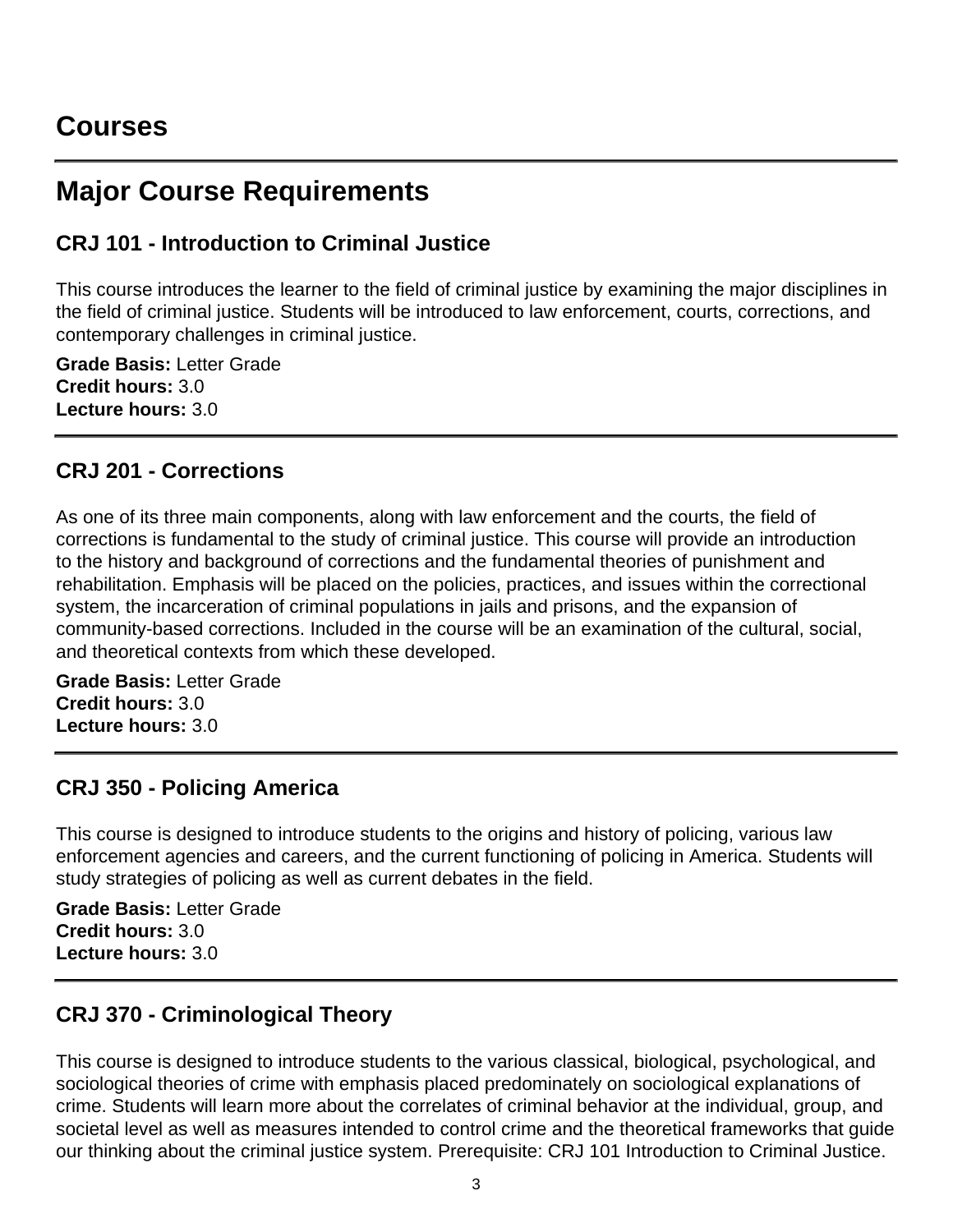**Grade Basis:** Letter Grade **Credit hours:** 3.0 **Lecture hours:** 3.0

#### **Prerequisites:**

• CRJ 101 - Introduction to Criminal Justice

### <span id="page-3-0"></span>**CRJ 410 - Courts and Court Procedures**

This course looks at the role of courts in the criminal justice process. Jurisdiction and the legal process are examined for an understanding of the legal system. The rules of evidence are explored in how they provide fairness to court proceedings.

**Grade Basis:** Letter Grade **Credit hours:** 3.0 **Lecture hours:** 3.0

### <span id="page-3-1"></span>**CRJ 498 - Research Methods in Criminal Justice**

This course is designed to introduce students to the various research methodologies utilized to understand crime and the criminal justice system. Both qualitative and quantitative research methods will be discussed. The course covers research design, ethics, and data analysis. In addition to exams and assignments, students will write a research proposal, which includes a literature review, research design, and potential findings/implications. Prerequisite: CRJ 101 Introduction to Criminal Justice. Students strongly encouraged to take ENG 380 with this course.

#### **Grade Basis:** Letter Grade **Credit hours:** 3.0 **Lecture hours:** 3.0

#### **Prerequisites:**

• CRJ 101 - Introduction to Criminal Justice

# <span id="page-3-2"></span>**Choose seven from the following courses below:**

### <span id="page-3-3"></span>**CRJ 305 - Constitutional Rights and Criminal Procedures**

This course examines the legal implications of obtaining evidence directly from the suspect. The Fourth, Fifth, and Sixth Amendments, and the rules of evidence are discussed as they relate to the investigation of criminal acts.

**Grade Basis:** Letter Grade **Credit hours:** 3.0 **Lecture hours:** 3.0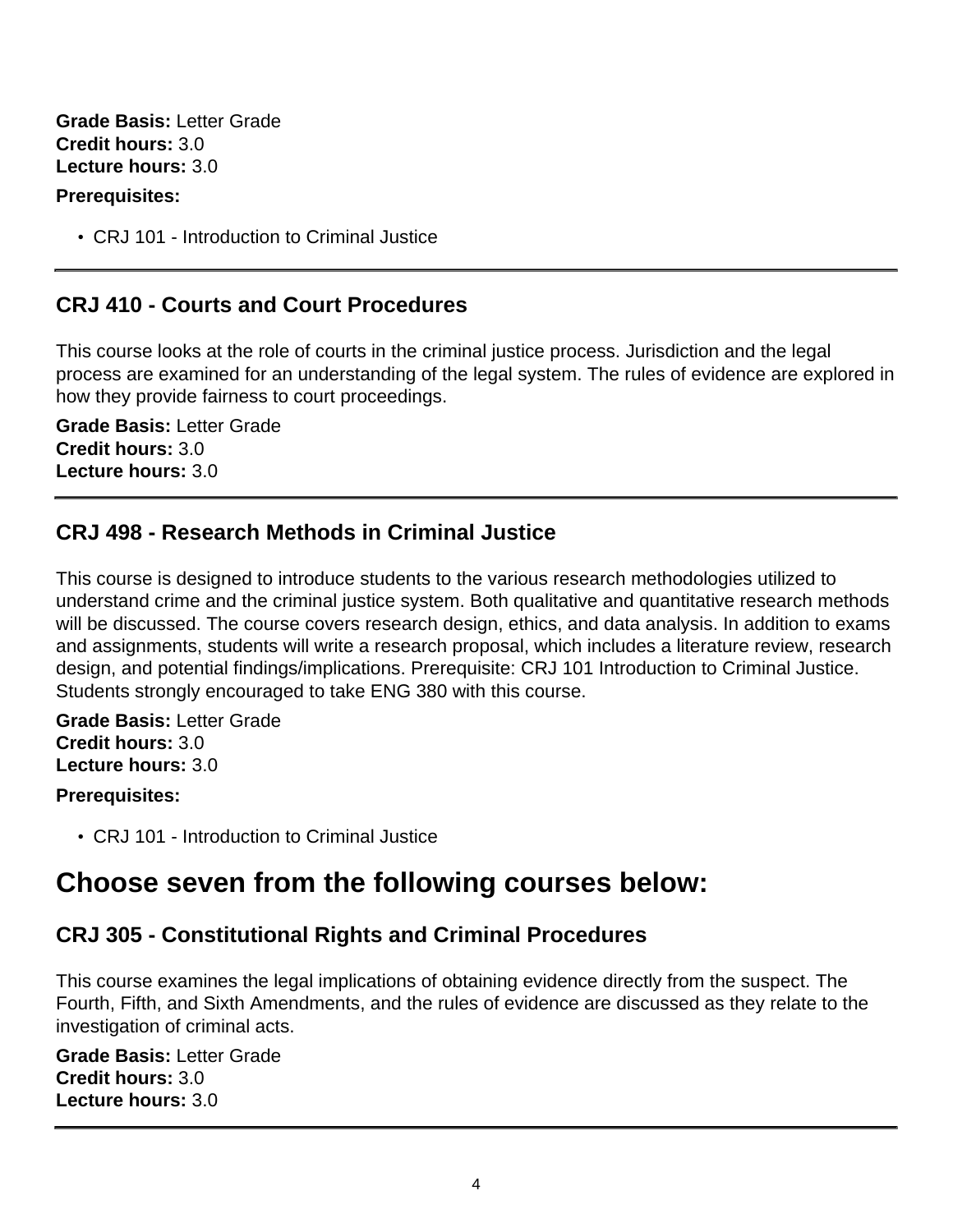### <span id="page-4-0"></span>**CRJ 310 - Criminal Organizations**

This course will provide students with the framework for studying organized crime to identify public safety needs to control organized illegal activities. Learners will examine the evolution of criminal organizations, focusing primarily on organizations operating in the United States.

**Grade Basis:** Letter Grade **Credit hours:** 3.0 **Lecture hours:** 3.0

#### <span id="page-4-1"></span>**CRJ 315 - Terrorism**

This course examines the psychological motivations for terrorist acts. It also explores the historical and governmental factors that provide a breeding ground for terrorist activities. Finally, it examines the social and religious justifications often utilized by terrorists. Both domestic and international terrorist groups are examined with a focus on prevention, identification, and deterrence of terrorist activities.

**Grade Basis:** Letter Grade **Credit hours:** 3.0 **Lecture hours:** 3.0

### <span id="page-4-2"></span>**CRJ 320 - Special Topics in Criminal Justice**

Special topics courses are offered on a variety of issues pertaining to the field of criminal justice. They will be designed to offer an in depth look at a particular aspect of criminal justice. Prerequisite: to be determined or consent of instructor.

**Grade Basis:** Letter Grade **Credit hours:** 3.0 **Lecture hours:** 3.0

### <span id="page-4-3"></span>**CRJ 405 - Criminal Justice Ethics**

This course provides a broad overview of ethics as it applies to criminal justice practitioners. Ethical issues such as abuse of authority, racial discrimination, lying and deception, and others are addressed in the context of policing, courts, corrections, probation, and parole. Special attention is paid to the role leaders in criminal justice agencies play in establishing ethical practices within the organization.

**Grade Basis:** Letter Grade **Credit hours:** 3.0 **Lecture hours:** 3.0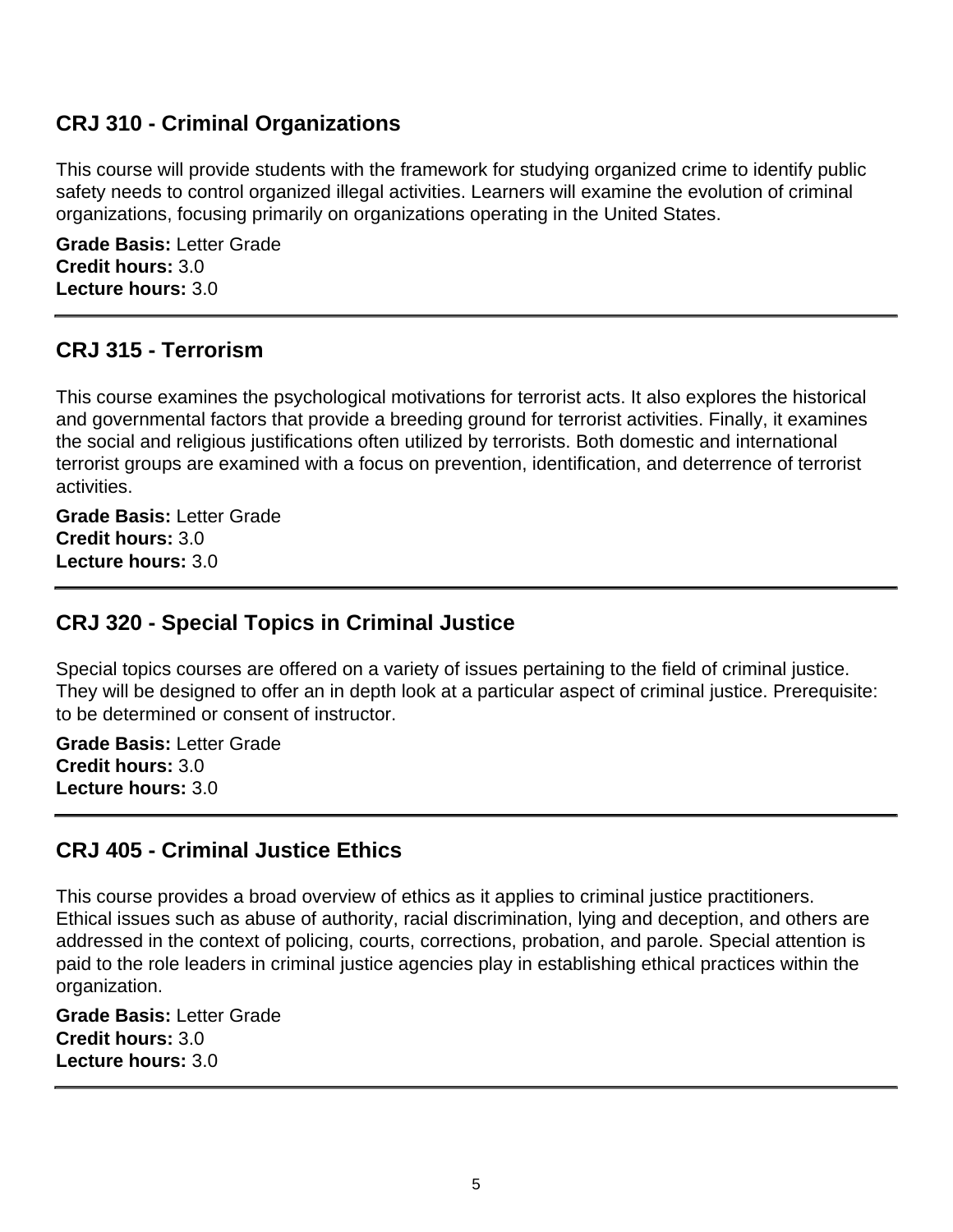### <span id="page-5-0"></span>**CRJ 420 - Criminal Investigation**

This course introduces students to the process by which crime scene investigation is conducted. Students learn about the various personnel involved in crime scene processing and the important role each plays in a criminal investigation. Guidelines for crime scene processing and evidence gathering are emphasized in the context of investigating various types of crimes.

**Grade Basis:** Letter Grade **Credit hours:** 3.0 **Lecture hours:** 3.0

### <span id="page-5-1"></span>**CRJ 495 - Internship in Criminal Justice**

Internship courses allow practical application of classroom knowledge and intentional development of skills applicable to the student's professional growth. The internship experience requires 120 hours of relevant field work, assigned readings and quizzes, reflection papers, evaluation by on-site supervisor, and a final paper. This course is restricted to Junior/Senior status. Internship courses are graded pass/fail. May be repeated once. Only 3 credits of internship may be applied toward the upper level CRJ electives towards the major.

**Grade Basis:** Letter Grade **Credit hours:** 3.0

### <span id="page-5-2"></span>**CRJ 496 - Careers in Criminal Justice**

In this course, students will complete a series of assignments that will allow them to further explore career options within the criminal justice field. This course emphasizes experiential learning. Students will participate in interviews with criminal justice professionals.

**Grade Basis:** Letter Grade **Credit hours:** 3.0 **Lecture hours:** 3.0

#### <span id="page-5-3"></span>**PSY 307 - Kinesic Interviewing**

Students will be given the opportunity to demonstrate an understanding of the science of behavior analysis through the use of behavioral coding systems and behavioral observations. Other areas of focus include issues relevant to the reliability and validity of behavioral assessments, interpretations of credibility, the practice of kinesic interviewing and interrogation strategies, and the risks of inaccurate interpretations, false confessions, and wrongful convictions. Prerequisite: PSY 180.

**Grade Basis:** Letter Grade **Credit hours:** 3.0 **Lecture hours:** 3.0

#### **Prerequisites:**

• PSY 180 - General Psychology